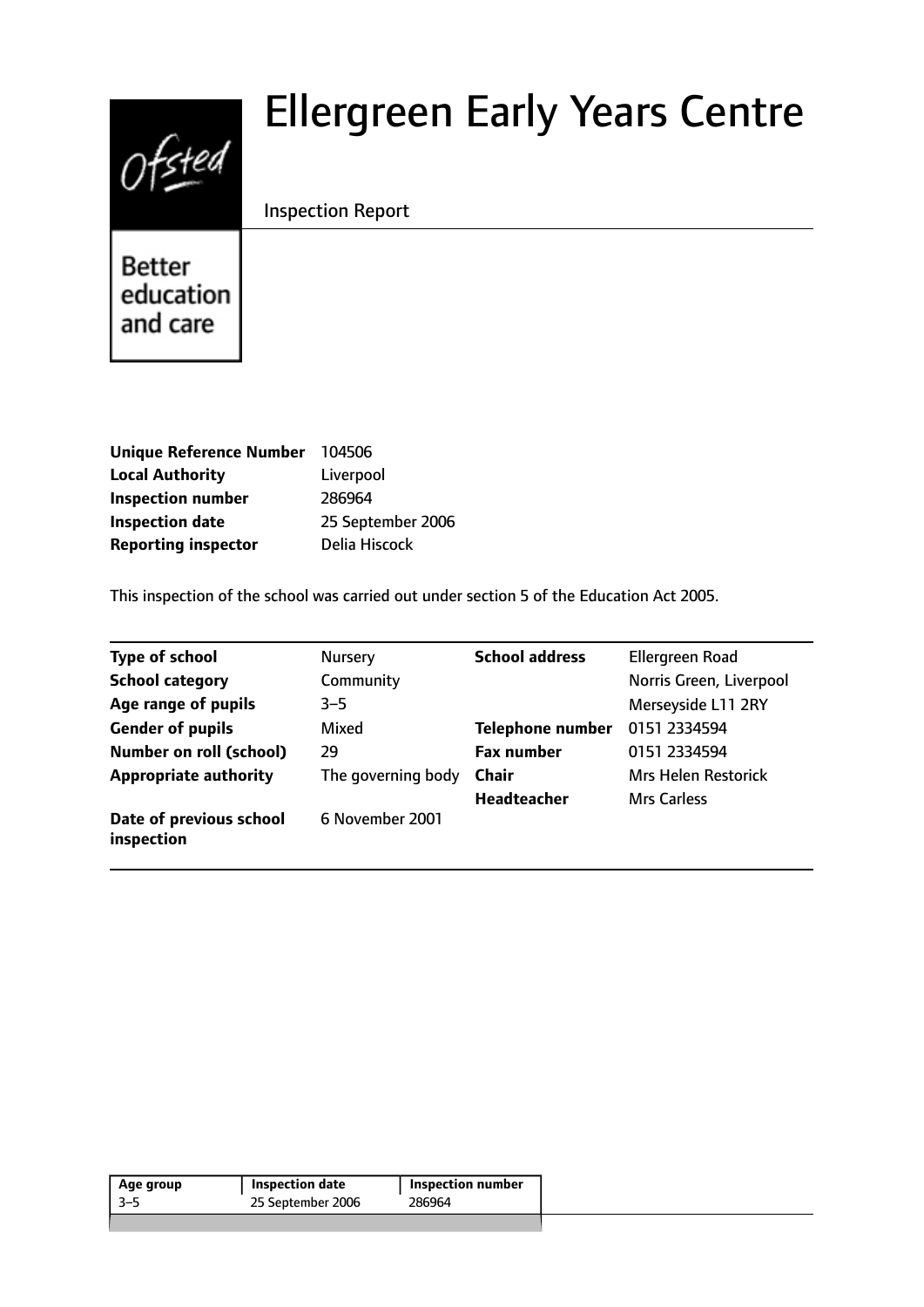© Crown copyright 2006

Website: www.ofsted.gov.uk

This document may be reproduced in whole or in part for non-commercial educational purposes, provided that the information quoted is reproduced without adaptation and the source and date of publication are stated.

Further copies of this report are obtainable from the school. Under the Education Act 2005, the school must provide a copy of this report free of charge to certain categories of people. A charge not exceeding the full cost of reproduction may be made for any other copies supplied.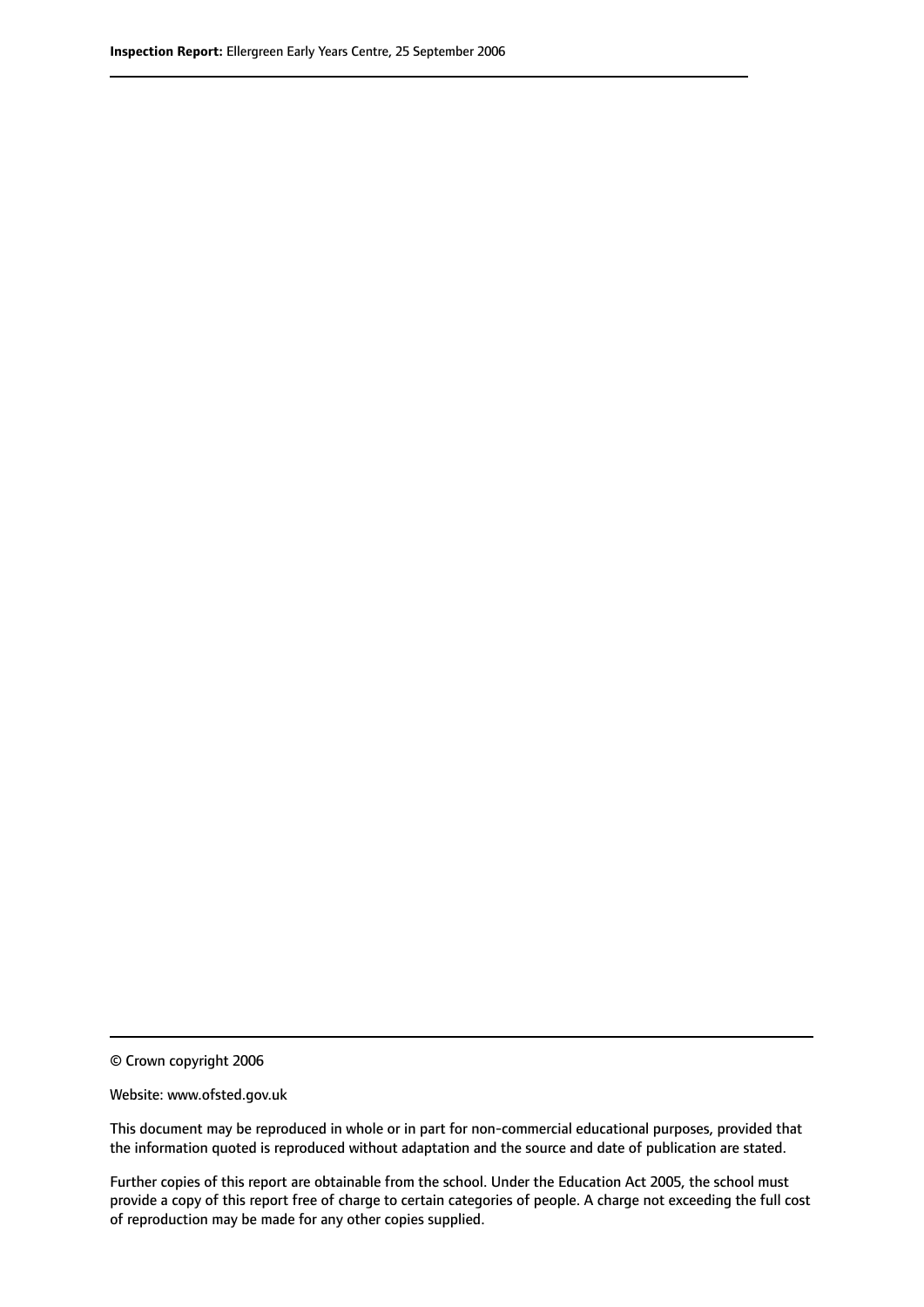# **Introduction**

The inspection was carried out by one Additional Inspector.

# **Description of the school**

This Early Years Centre serves an urban population with significant disadvantage and family need. Nearly all the children are of White British heritage. From time to time, there are a few children from minority ethnic backgrounds. At present, there are no children who speak English as an additional language. The centre is central to the extended services of the newly established Children's Centre. The number of pupils on roll is declining because of extensive regeneration in the area. Children start school at the Centre after their third birthday. Attainment on entry is low.

### **Key for inspection grades**

| Grade 1 | Outstanding  |
|---------|--------------|
| Grade 2 | Good         |
| Grade 3 | Satisfactory |
| Grade 4 | Inadequate   |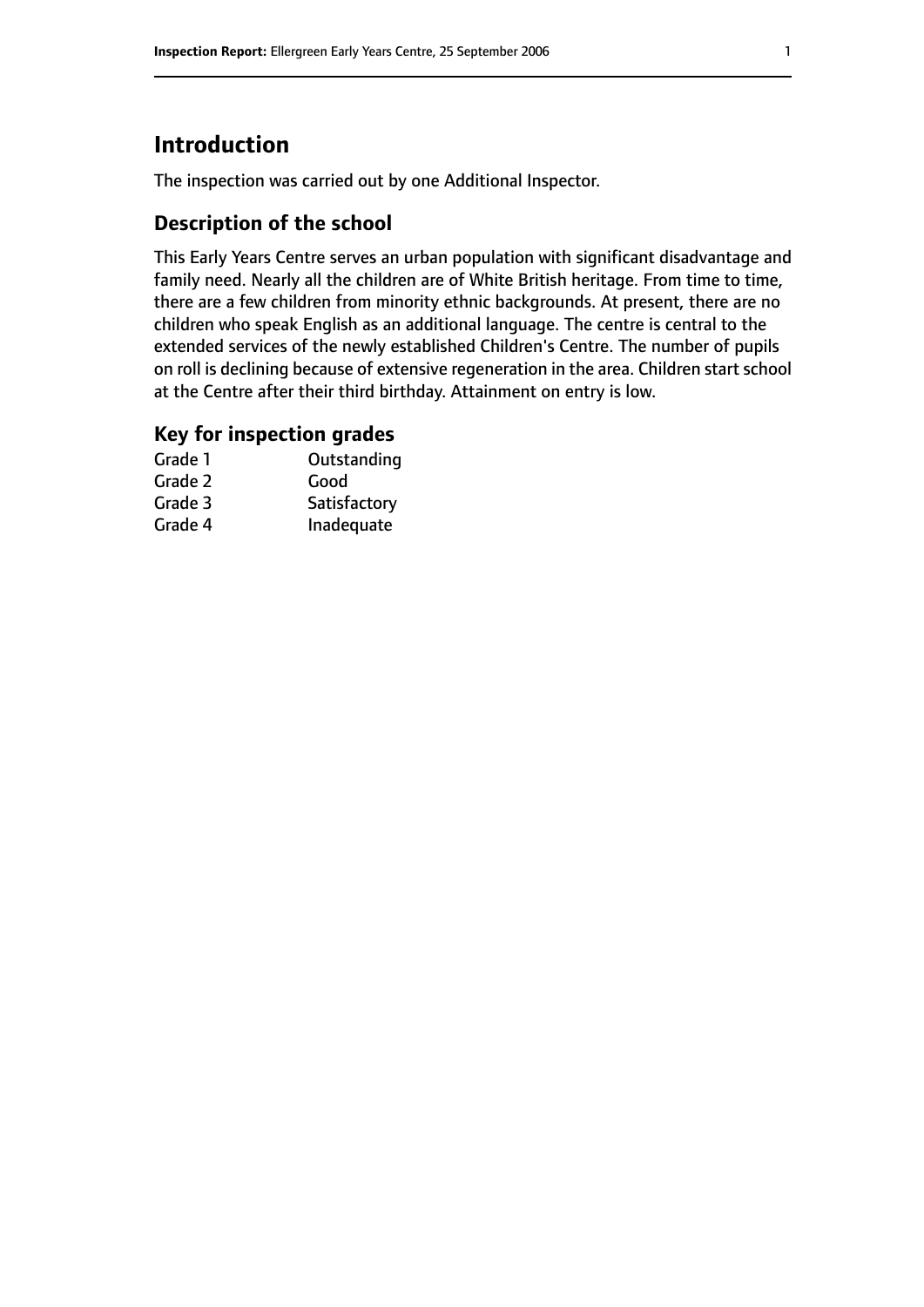# **Overall effectiveness of the school**

#### **Grade: 2**

This effective Nursery school provides good value for money. Thisis because leadership has built on the strengths and successes of the school's high quality care and support. As a result, all the children achieve well whatever their needs or difficulties.

The effective leadership, vision and knowledge of the headteacher, and her determination to provide the best quality provision for children and their families, have helped to steer a smooth pathway during a period of radical change in the Childcare provision locally. Effective communication with everyone, really good relationships and an undeterred attention to the needs of all the children ensures that their personal development and well-being are well developed. Even the youngest three year olds, who have recently started, are happy to come to school. Older children too say that they enjoy playing. The headteacher, whose role has widened, has made much headway in developing the integrated services of the newly established Children's Centre. Perceptive management and diligent governance have deployed staff effectively and meant that strategies for improvement continue to be rigorous.

The result of this work is seen in the good progress children make in all the areas of learning, from low levels of attainment, particularly in their personal and social development and skills for communication. By the time the children leave to start in their Reception Year, standards attained are below those expected of children of their age. The breadth of experience and skills they gain stand them in good stead for their future learning.

The reason for this good progress is that the quality of teaching and learning is good. All the staff and voluntary helpers strive to help the children to become more independent in their learning. Equally, the quality of care, guidance and support provided is good so the children settle and gain the vital skills which help them to become good learners. Nevertheless, leadership is not complacent as it works hard to bring about further improvements. The school recognises the need to improve the measures of children's progress in the area of communication, language and literacy. This is a result of effective monitoring and determination to ensure that children reach their highest potential.

The school provides a good curriculum which awakens curiosity, equips children with a good range of early skills and a growing awareness of what it is to be healthy and keep safe. The children enjoy their school, learn to take on a range of responsibilities, such as tidying up after themselves, and say what they think would make things even better for them. Equally, the views of parents, grandparents and carers are welcomed. The school's commitment to develop its links with those families who find it hard to work with institutions is an indication of the determination to do the best it can for all its children.

#### **What the school should do to improve further**

• Further develop the use of information about children's attainment to raise achievement in communication, language and literacy.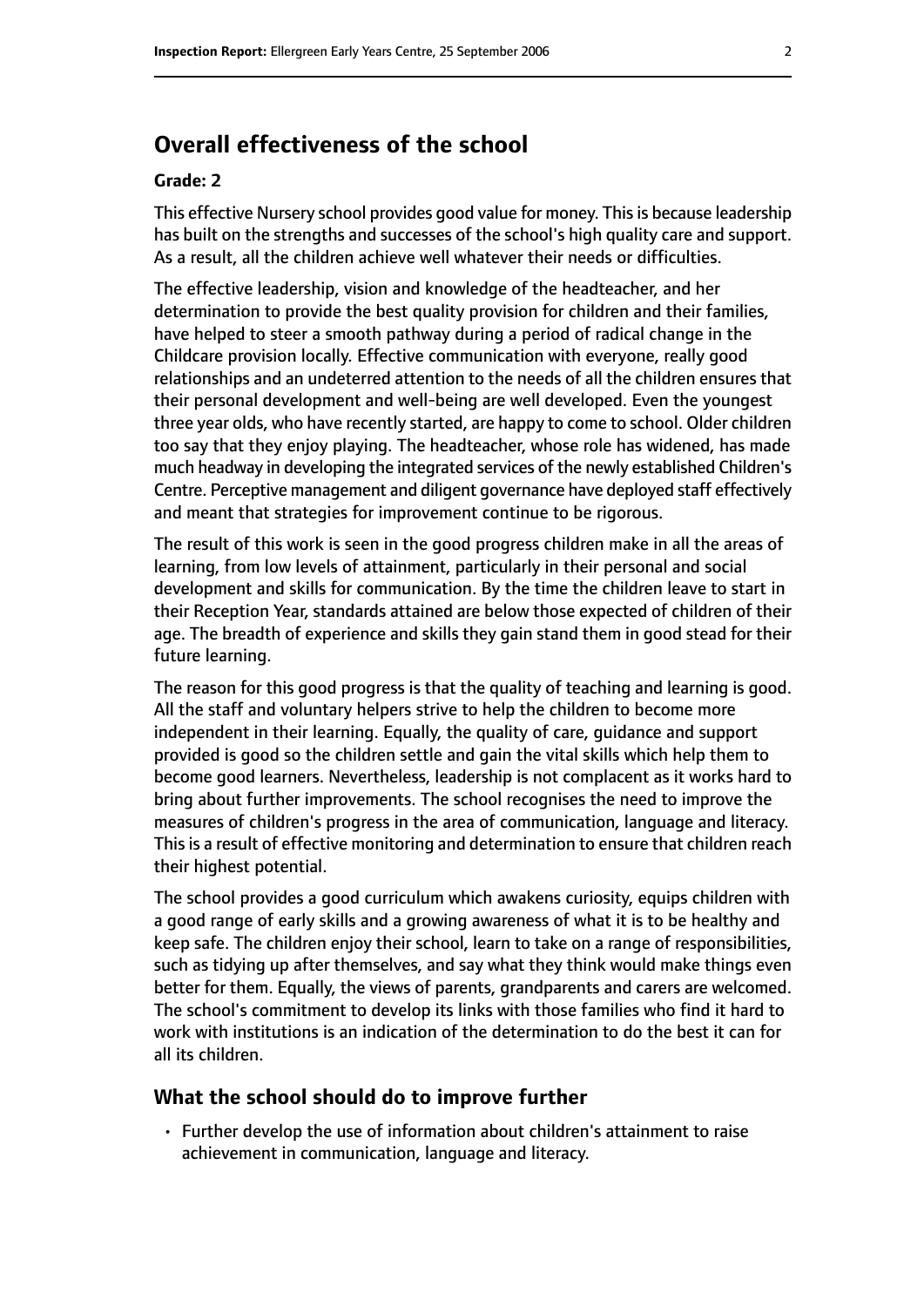# **Achievement and standards**

#### **Grade: 2**

Children achieve well. They make good progress in all areas of their learning. Some children's skills of communication improve rapidly, and in their personal and social development they settle quickly into the routines and enjoyments of each day. The school records and children's work show that the emphasis on developing children's communication skills makes a difference to children's attainment in lots of ways and in all the areas of learning. It is the close match of activities to children's individual needs that brings success to all children. By the time they leave Nursery, standards are below the level expected of children of their age.

# **Personal development and well-being**

#### **Grade: 2**

The personal development and well-being of children are good and very well supported by the good relationships which exist between teachers, nursery nurses and voluntary help. As a result, the children are well behaved and eager to learn. Activities set out for children each day entice them. Their parents, grandparents and carers like what is on offer too and are encouraged to join in an activity when they bring the children to school. The many smiley faces that children colour with their parents show how much they like their school and also what they think would make it better.

The children get off to a good start in understanding what it is to be healthy through lots of healthy snacks and cooking activities. Because they feel the Centre is a safe, familiar and happy place to be, they grow in confidence. Their spiritual, moral, social and cultural development is good. There are lots of opportunities for children to explore the festivals of other cultures and faiths. Equally, they learn what is expected of them and how important it is to behave well, share and to be kind towards others. The skills they develop equip them well for the future.

# **Quality of provision**

#### **Teaching and learning**

#### **Grade: 2**

The quality of teaching and learning is good and enables children to make good progress. Effective planning, really good relationships, accurate assessment and a calm, orderly atmosphere all help the children to play purposefully with others and enjoy the times they learn with adults. Plenty of interesting activities help the children to take steps towards independence.

These include well designed and effective lessons to develop children's skills in communication and the children benefit in lots of ways as they explore, make, build and imagine with their classmates. It is here also that nursery nurses and voluntary helpers make a good contribution to learning. They check what children understand,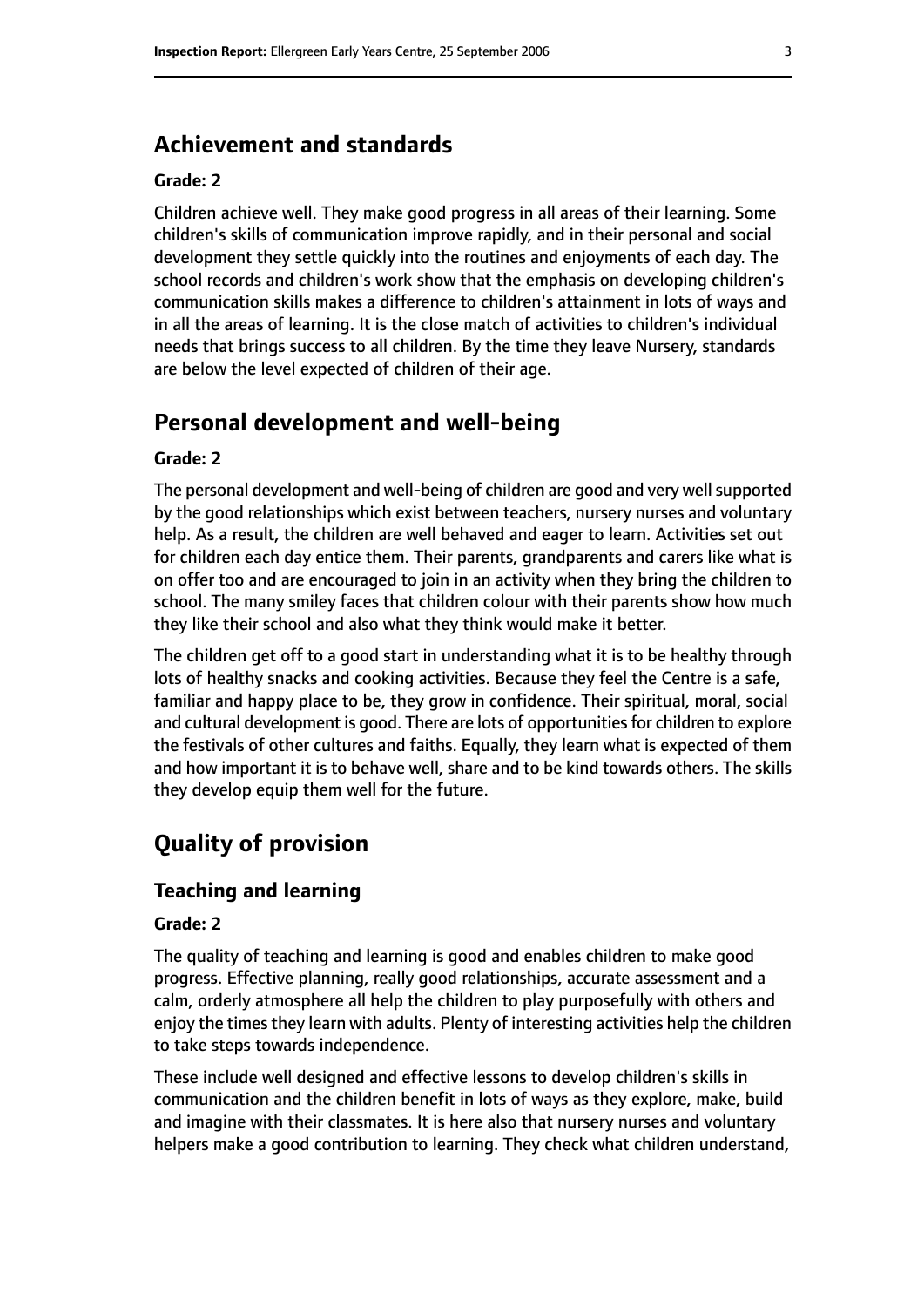guide them with questions, support those with learning difficulties and/or disabilities and help those who are vulnerable. These features help the children to enjoy gaining the skills needed for their future.

#### **Curriculum and other activities**

#### **Grade: 2**

The curriculum is good and is well tailored to serve all the children's needs to ensure that they develop well and make good progress. It is enriched by an imaginative range of activities, visitors and thoughtful use of the local area, such as Farmer Ted's farm yard. The children benefit from plenty of props and equipment for play, talk and exploration. They learn what it is to be healthy and the important features of keeping safe through the school's programme of personal, social and health education. Outdoor provision is effective but, at times, there is limited access because the area is shared with the Children's Centre and crŠche services, and after school club.

#### **Care, guidance and support**

#### **Grade: 2**

The care, guidance and support provided are good. The school takes very good pastoral care of the children, is vigilant and very supportive of those who are facing difficulties. All the requirements for the care, safety and protection of children are in place, including those for risk assessment. There is good support provided for those with learning difficulties and/or disabilities. A huge amount of effective background provision and links support a smooth transition to the children's next school. Guidance for children's progress is effective and ensures that children gain the early skills they need as learners. The school plans to improve the way it measures children's attainment and progress to further raise achievement.

# **Leadership and management**

#### **Grade: 2**

Leadership and management are good. The headteacher has led the recent developments really well during a period of substantial change. As a result, good headway has been made in managing the integration of the well established nursery provision with the extended services of the Children's Centre, which is newly opened. At the heart of this work is a caring ethos that puts the children first. The school wants all its children to succeed whatever their circumstances. Any barriers that hamper a child's start to their education are sensitively put aside through extensive inter-agency work and effective deployment of staff. It is here that leadership demonstrates perceptive understanding of how to ensure that children's needs are well met.

The school's evaluation of its work is accurate. Performance management is effective. It includes all the staff team and links astutely to improvement planning. The school's strengths are maintained and future needs are tackled. Rigorous monitoring has identified that a more incisive use of assessment is now needed to raise standards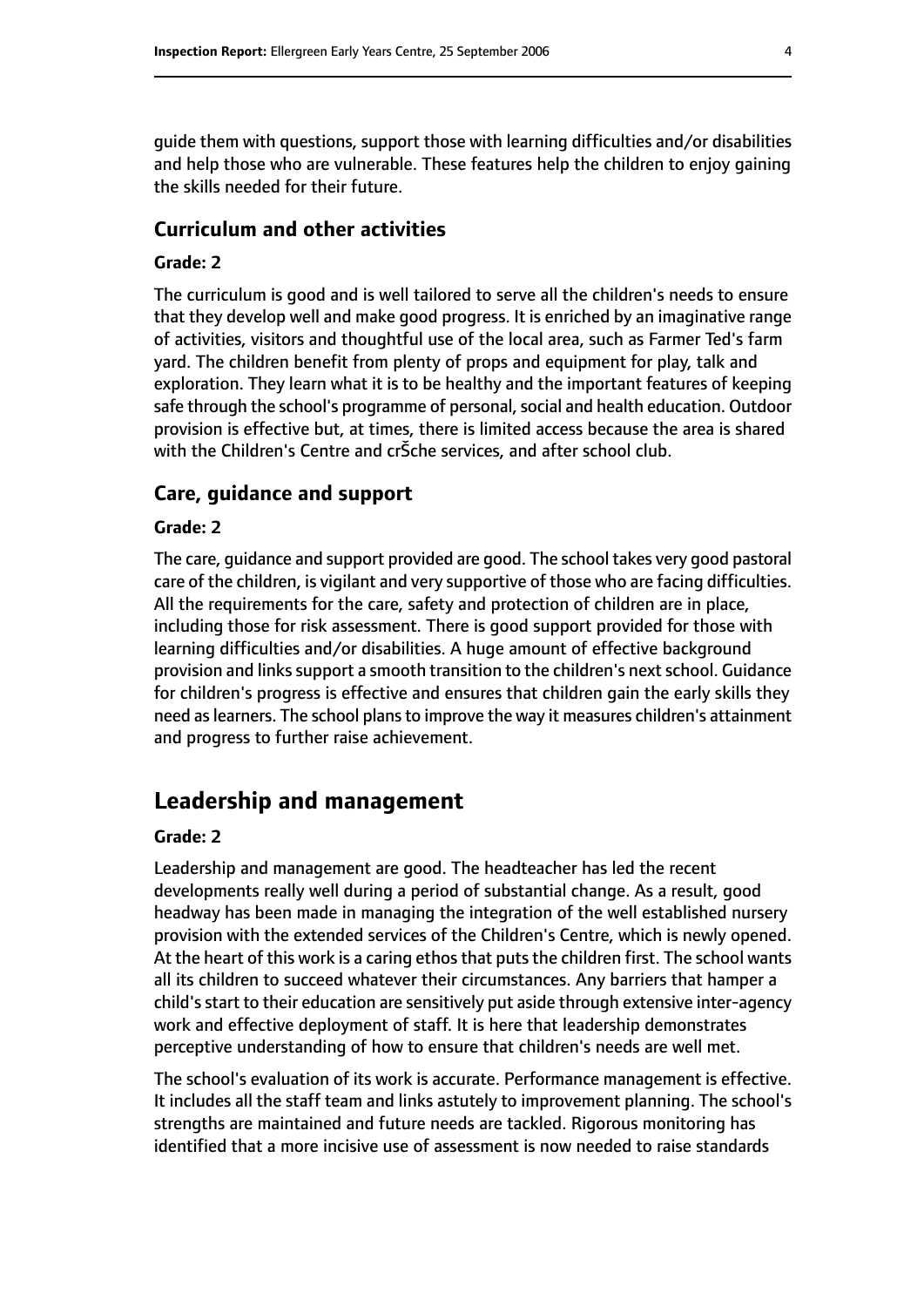further in communication, language and literacy, so that children attain their highest potential. The school has a good capacity to undertake this work. Governance is competent and uses its expertise well.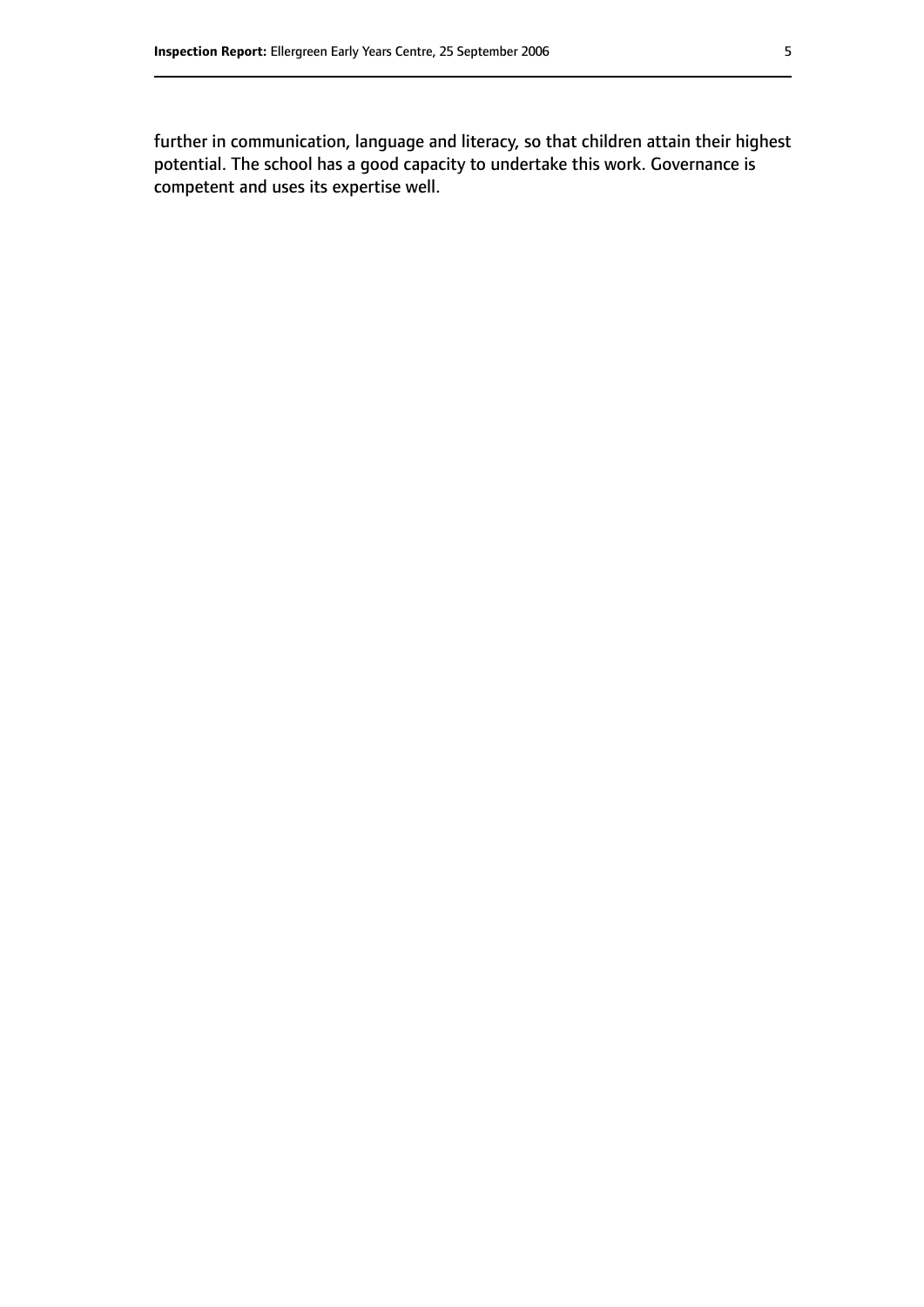**Any complaints about the inspection or the report should be made following the procedures set out inthe guidance 'Complaints about school inspection', whichis available from Ofsted's website: www.ofsted.gov.uk.**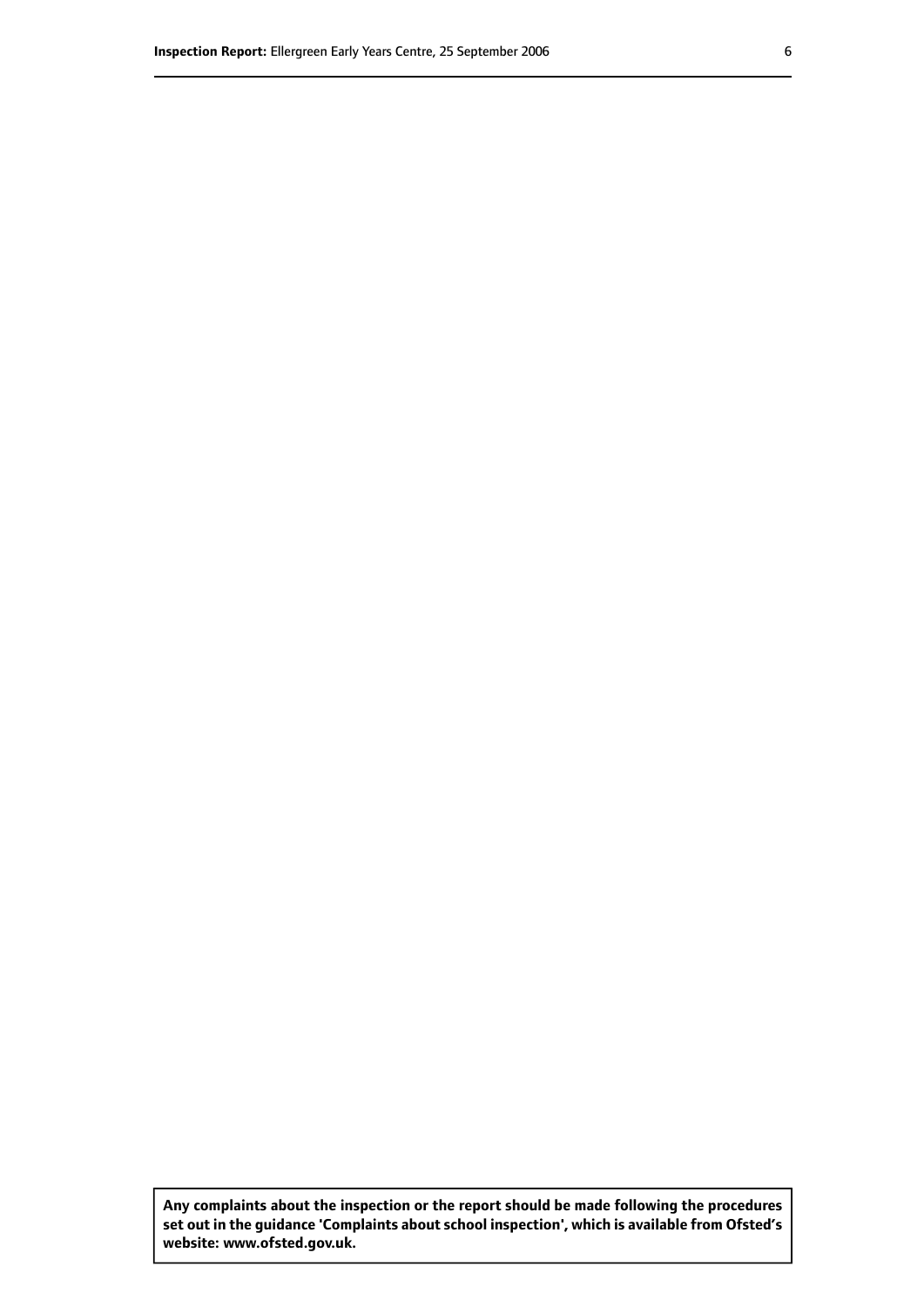# **Inspection judgements**

| Key to judgements: grade 1 is outstanding, grade 2 good, grade 3 satisfactory, and grade 4 | School         |
|--------------------------------------------------------------------------------------------|----------------|
| inadeauate                                                                                 | <b>Overall</b> |

# **Overall effectiveness**

| How effective, efficient and inclusive is the provision of education, integrated<br>care and any extended services in meeting the needs of learners? |     |
|------------------------------------------------------------------------------------------------------------------------------------------------------|-----|
| How well does the school work in partnership with others to promote learners'<br>well-being?                                                         |     |
| The quality and standards in the Foundation Stage                                                                                                    |     |
| The effectiveness of the school's self-evaluation                                                                                                    |     |
| The capacity to make any necessary improvements                                                                                                      |     |
| Effective steps have been taken to promote improvement since the last<br>inspection                                                                  | Yes |

# **Achievement and standards**

| How well do learners achieve?                                                                               |  |
|-------------------------------------------------------------------------------------------------------------|--|
| The standards <sup>1</sup> reached by learners                                                              |  |
| How well learners make progress, taking account of any significant variations between<br>groups of learners |  |
| How well learners with learning difficulties and disabilities make progress                                 |  |

# **Personal development and well-being**

| How good is the overall personal development and well-being of the<br>learners?                                  |  |
|------------------------------------------------------------------------------------------------------------------|--|
| The extent of learners' spiritual, moral, social and cultural development                                        |  |
| The behaviour of learners                                                                                        |  |
| The attendance of learners                                                                                       |  |
| How well learners enjoy their education                                                                          |  |
| The extent to which learners adopt safe practices                                                                |  |
| The extent to which learners adopt healthy lifestyles                                                            |  |
| The extent to which learners make a positive contribution to the community                                       |  |
| How well learners develop workplace and other skills that will contribute to<br>their future economic well-being |  |

# **The quality of provision**

| How effective are teaching and learning in meeting the full range of the<br>  learners' needs?                      |  |
|---------------------------------------------------------------------------------------------------------------------|--|
| $\mid$ How well do the curriculum and other activities meet the range of needs<br>$\mid$ and interests of learners? |  |
| How well are learners cared for, guided and supported?                                                              |  |

 $^1$  Grade 1 - Exceptionally and consistently high; Grade 2 - Generally above average with none significantly below average; Grade 3 - Broadly average to below average; Grade 4 - Exceptionally low.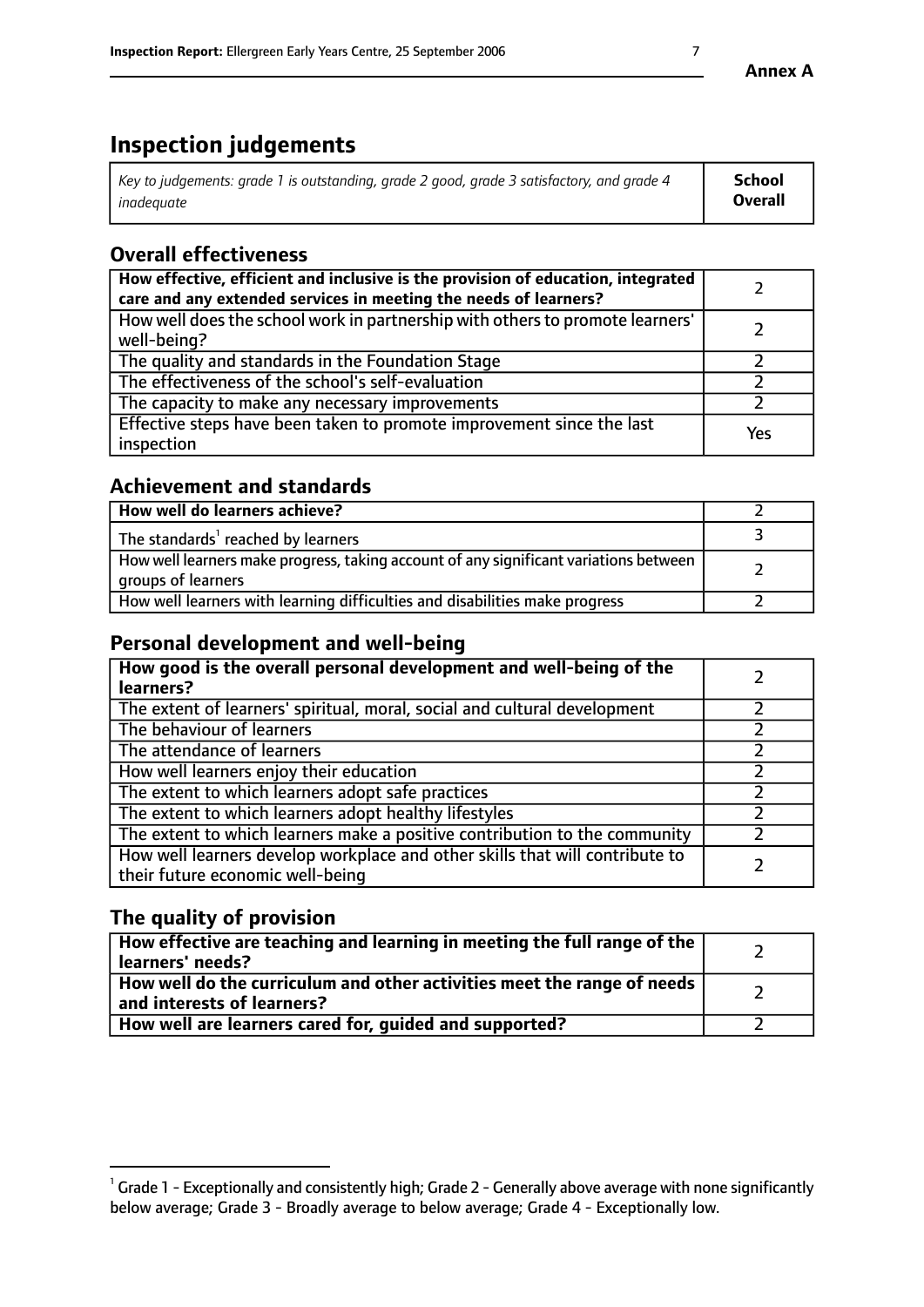# **Leadership and management**

| How effective are leadership and management in raising achievement<br>and supporting all learners?                                              |           |
|-------------------------------------------------------------------------------------------------------------------------------------------------|-----------|
| How effectively leaders and managers at all levels set clear direction leading<br>to improvement and promote high quality of care and education |           |
| How effectively performance is monitored, evaluated and improved to meet<br>challenging targets                                                 |           |
| How well equality of opportunity is promoted and discrimination tackled so<br>that all learners achieve as well as they can                     |           |
| How effectively and efficiently resources, including staff, are deployed to<br>achieve value for money                                          |           |
| The extent to which governors and other supervisory boards discharge their<br>responsibilities                                                  |           |
| Do procedures for safequarding learners meet current government<br>requirements?                                                                | Yes       |
| Does this school require special measures?                                                                                                      | No        |
| Does this school require a notice to improve?                                                                                                   | <b>No</b> |